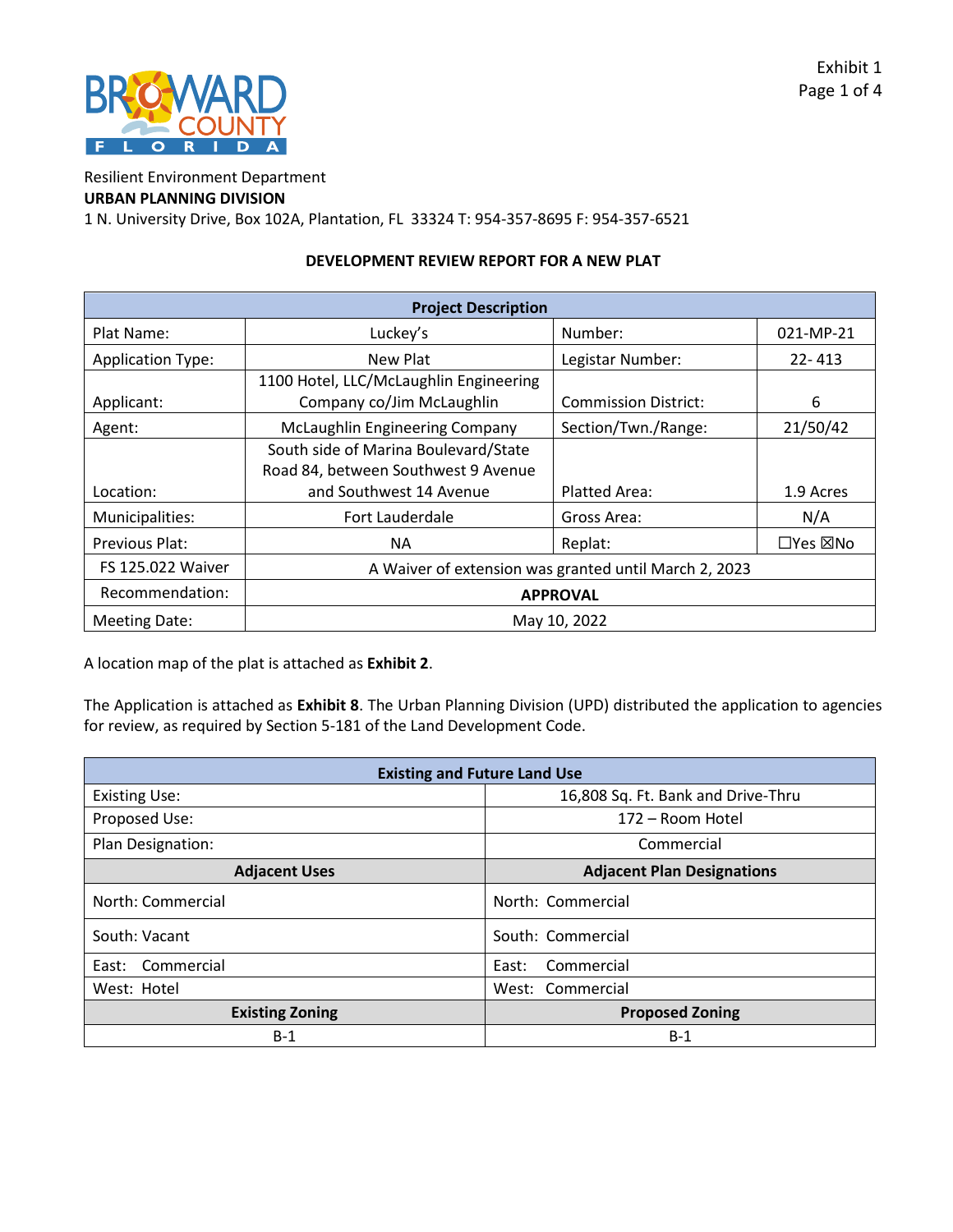## **1. Land Use**

Planning Council has reviewed this application and determined that the City of Fort Lauderdale's Comprehensive Plan is the effective land use plan. That plan designates the area covered by this plat uses permitted in the "Commercial" land use category. The proposed hotel use is in compliance with the permitted uses and densities of the effective land use plan. Planning Council Memorandum is attached **Exhibit 3**.

## **2. Trafficways**

Trafficways approval is valid for 10 months. Approval was received on October 28, 2021.

## **3. Access**

Highway Construction and Engineering Division, Traffic Engineering Division and Transit Division have reviewed the plat application and determined that the comments and recommendations are required with respect to the safe and adequate access standards of the Broward County Land Development Code, as shown in the attached memorandum. The recommendations for this plat may be modified if significant conflicts are identified by details included in the submitted construction plans, **Exhibit 4**.

This project is located on State Road 84. Florida Department of Transportation (FDOT) has issued a pre-approval letter, **Exhibit 5**. Openings or improvements on functionally classified State Roads are subject to the "Rules of the Department of Transportation Chapter 14-97 State Highway System Access Management Classification System and Standards," see the FDOT Letter.

### **4. Concurrency – Transportation**

This plat is located in the Eastern Core Transportation Concurrency Management Area, which is subject to Transportation concurrency fees, as defined in Section 5- 182.1.(a)(1)a) of Land Development Code. The proposed plat will be a decrease of 314 PM peak hours.

|                 | Existing Use PM Trips per Peak Hour | Proposed Use PM Trips per Peak Hour |
|-----------------|-------------------------------------|-------------------------------------|
| Residential     | NΑ                                  | ΝA                                  |
| Non-residential | 434                                 | 120                                 |
| Total           | 120                                 |                                     |

# **5. Concurrency - Water and Wastewater Capacity**

This plat receives water and wastewater from the utilities listed below:

|                                | Potable Water           | Wastewater                  |
|--------------------------------|-------------------------|-----------------------------|
| <b>Utility Provider:</b>       | City of Fort Lauderdale | City of Fort Lauderdale     |
| Plant name:                    | Fiveash (08/21)         | G.T. Lohmeyer (GTL) (09/21) |
| Design Capacity:               | 90.00 MGD               | 48.00 MGD                   |
| Annual Average Flow:           | 51.00 MGD               | 40.18 MGD                   |
| <b>Estimated Project Flow:</b> | 0.003 MGD               | 0.043 MGD                   |

Sufficient capacity exists at this time to serve the proposed development, however approval of this plat note does not guarantee reservation of future capacity. Plat approval does not infer any approval to connect to any wastewater collection, treatment, or disposal system.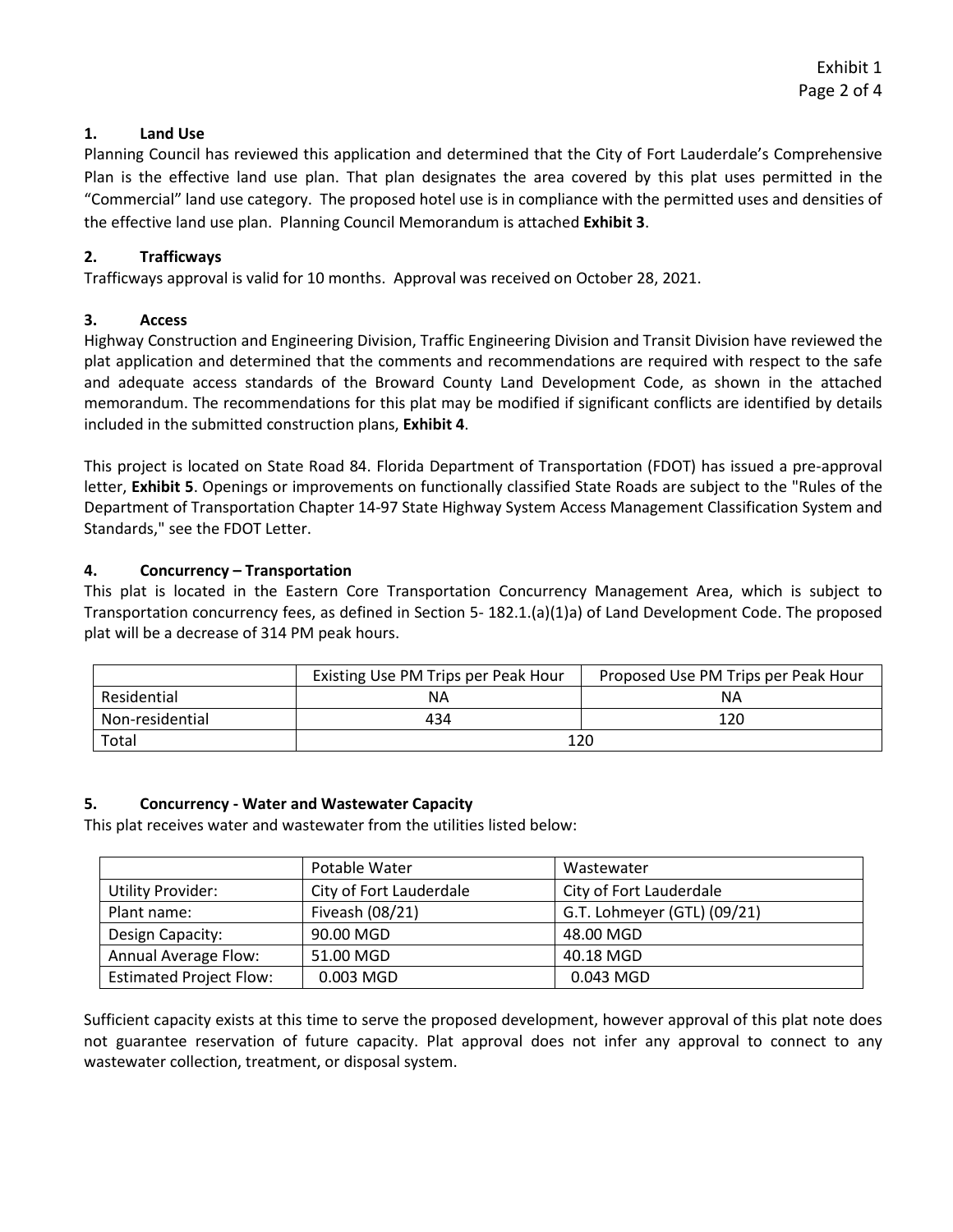# **6. Impact Fee Payment**

Transportation concurrency and administrative fees will be calculated by Urban Planning Division, Development and Environmental Review Section; assessed based on construction plans submitted for environmental review approval and must be paid on date of building permit issuance.

At the time of plat application, a 16,808 square feet bank with drive-thru existed on this site and that structure will be demolished. In accordance with the credit provisions of Section [5-182.13](https://5-182.13) of the Land Development Code, this structure may be eligible for credit towards transportation concurrency fees, provided appropriate documentation is submitted and provided the demolition occurs within certain time periods. No credit will be granted for demolition occurring more than three (3) years prior to the review of construction plans submitted for County environmental review approval.

## **7. Environmental Review**

This plat has been reviewed by Environmental Permitting Division. See the attached environmental review report which provide recommendations to the developer regarding environmental permitting for the future development. See the attached Environmental Review Report, **Exhibit 6**.

Natural Resource Division notes that this site is not included in the Protected Natural Lands Inventory and is not adjacent to a site in the Inventory.

## **8. Additional Environmental Protection Actions**

Plat approval does not infer any approval to connect to any wastewater collection, treatment, or disposal system. Nor does it infer that sufficient capacity will exist at time of building permit approval. Approval to connect to such systems is approved by the Environmental Permitting Division as a prerequisite to, and just prior to, approval of building permits by the appropriate building department for any structures that are to be built on the platted site. These comments do not indicate waiver of approval of any other permit that may be required for other aspects of the project.

### **9. Historic Resources**

This plat has been reviewed by the Broward County's consulting archaeologist. The review of available information including archival documents, maps, the Broward County Land Use Plan, and the Florida Master Site File by the County's consulting archaeologist determined that the proposed project, will not have an adverse effect on any known historical or archaeological resources or areas of archaeological or paleontological sensitivity, **Exhibit 7**.

### **10. Aviation**

This property is within 20,000 feet of Broward County's Fort Lauderdale/Hollywood International. Any proposed construction on this property or use of cranes or other high-lift equipment must be reviewed to determine if Federal Aviation Regulation Part 77, Florida Statutes, Chapter 333 and/or the Broward County Airport Zoning Ordinance apply. Based on the location of the proposed project, the FAA may need to review to determine whether the project is a potential hazard to aviation. To initiate the Broward County Review, please contact [AirspaceReview@broward.org.](mailto:AirspaceReview@broward.org) To initiate the Federal Aviation Review, access the FAA Web Page at: [http://oeaaa.faa.gov.](http://oeaaa.faa.gov/)

# **11. Utilities**

Florida Power and Light (FPL) and AT&T have been advised of this plat application and provided no comments.

# **12. Notice to Applicant**

The applicant is advised that, in accordance with Section 125.022, Florida Statutes, the issuance of a development permit by the County does not in any way create any rights on the part of the applicant to obtain a permit from a state or federal agency and does not create any liability on the part of the County for issuance of the permit if the